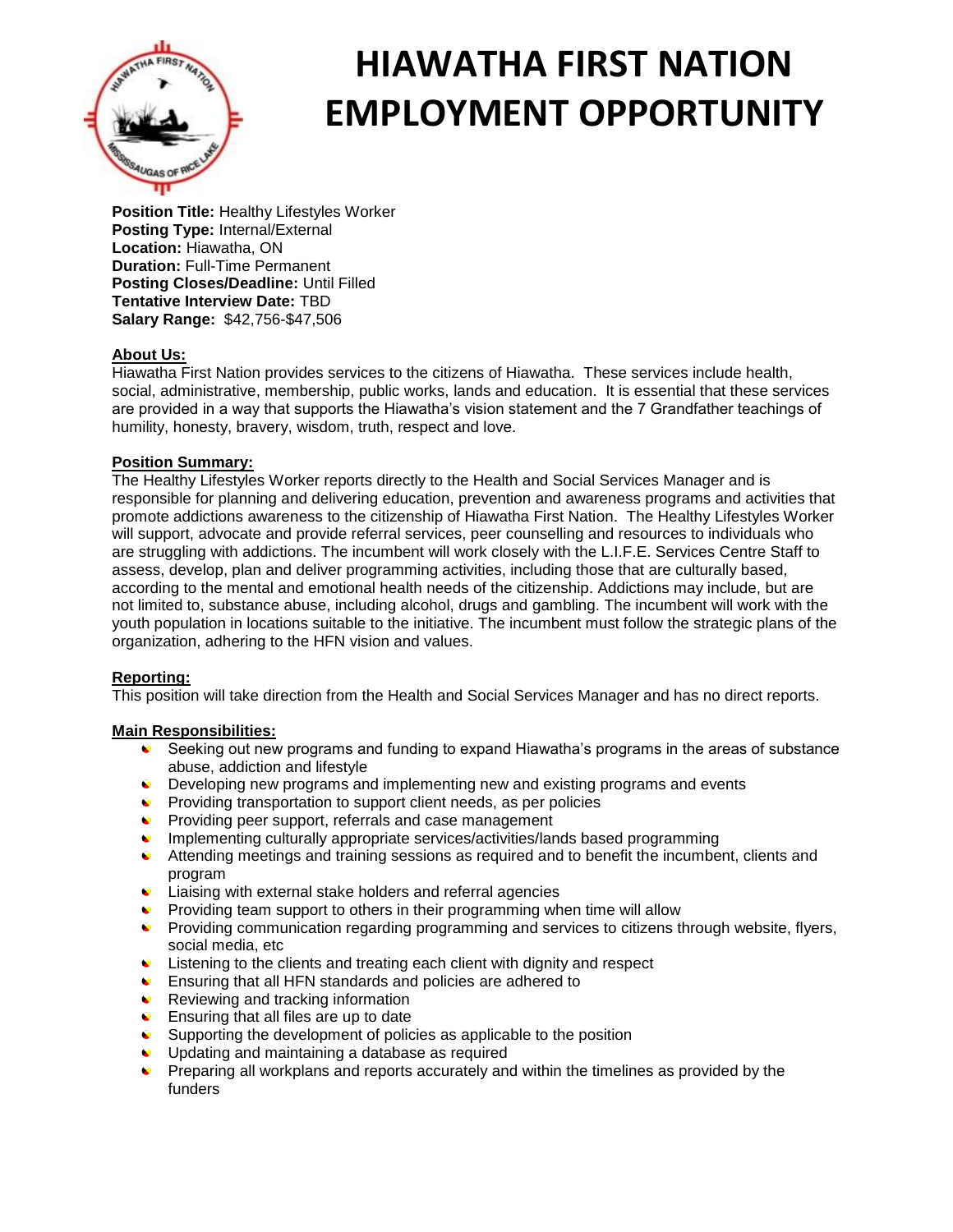- In a manner that is appropriate and timely, processing all incoming enquiries, including in-person, mail, email and telephone
- Responsible for developing multiple budgets
- Working within the budgets and regularly monitoring for accuracy and staying within financial allocations throughout the project/fiscal year
- **Preparing necessary documentation such as cheque requisitions, honourariums, reconcilliations,** receipts,etc. and distributing payments, while ensuring that proper approvals are obtained
- $\bullet$  Preparing accurate reporting in a timely manner and within the deadlines of the funding
- Other duties as assigned

## **Requirements:**

- Post-Secondary Diploma in Social Services Worker, Mental Health and Addiction Worker, Counselling or another relevant diploma and a minimum one years' relevant experience; or
- A combination of education, training or work experience which Hiawatha deems to be equivalent
- Must provide a clear CPIC and vulnerable sector check
- Valid First Aid and CPR certification
- Valid Driver's License and own vehicle
- Valid Food Handler's Certificate

#### **Knowledge, Skills and Abilities:**

- Working knowledge of legislation, policies and procedures in a First Nation around health and social topics
- Working knowledge of programs available in the areas of health and social that citizens and clients could benefit from, both internal and external to Hiawatha
- Experience working with various stakeholders, both internal and external at grass roots and governmental levels
- Knowledge of Hiawatha's culture, social structure and traditional healing practices
- Working knowledge of computer skills, including Microsoft Office and database
- Ability to budget and work within budgeted amounts while adhering to strict funding guidelines
- Ability to perform various funder reporting
- Strong interpersonal, organizational, time management and communication skills
- Public speaking, public relations and data analysis skills an asset
- Ability to work in a team, lead a team or work individually
- Ability to develop and deliver engaging programming
- Ability to work with clients, advocate for clients and deal with difficult and sensitive situations
- Ability to maintain strict confidentiality
- Strong and developed skill set to engage and work with youth

#### **Behavioural Competencies:**

- $\triangleright$  Must be an empathetic and non-judgemental person
- Serve as a positive role model by practicing personal wellness plan
- **Must maintain strict confidentiality**
- $\triangleleft$  Be honest, respectful and trustworthy
- Be a team player
- Possess awareness, knowledge and sensitivity to the history and culture of HFN
- $\bullet$  Be creative and flexible
- **Demonstrate sound work ethics**
- **■** Demonstrate keen attention to detail
- Proven ability to work with people of diverse education, cultural and language backgrounds